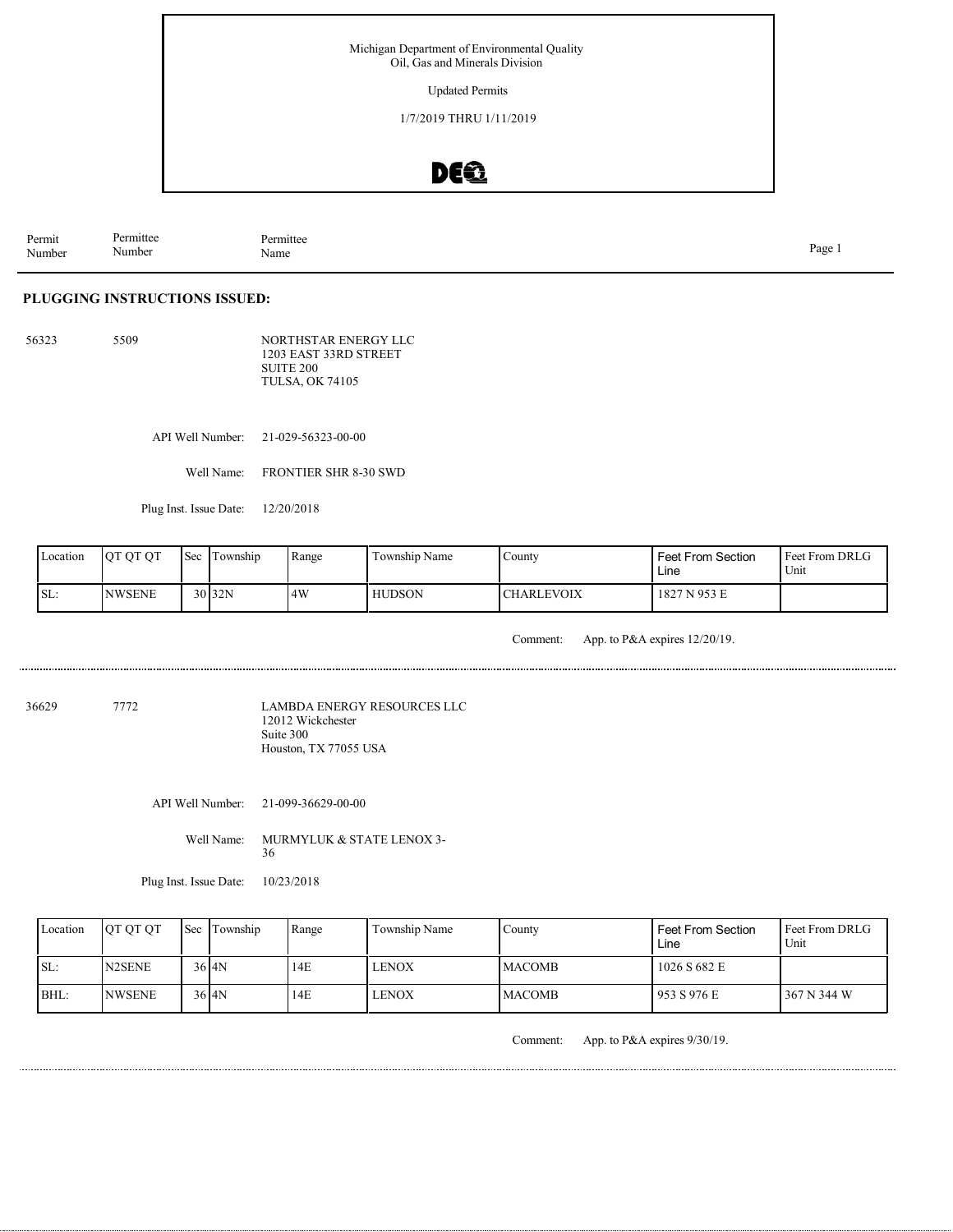Updated Permits

1/7/2019 THRU 1/11/2019

# DEQ

| Permit<br>Number | Permittee<br>Number | Permittee<br>Name                                                                                |                           |  |  |  |  |  |
|------------------|---------------------|--------------------------------------------------------------------------------------------------|---------------------------|--|--|--|--|--|
| 51017            | 4605                | SCHMUDE OIL INC<br>2150 S AIRPORT RD WEST SUITE B<br>PO BOX 1008<br>TRAVERSE CITY, MI 49685-1008 |                           |  |  |  |  |  |
|                  | API Well Number:    | 21-101-39423-02-00                                                                               |                           |  |  |  |  |  |
|                  | Well Name:          | STATE SPRINGDALE 1-25BHD1                                                                        | True Vertical Depth: 5164 |  |  |  |  |  |

Plug Inst. Issue Date: 7/20/2018

| Location | <b>OT OT OT</b> | Sec 1 | Township | Range | Township Name     | Countv          | <b>Feet From Section</b><br>Line | Feet From DRLG<br>Unit |
|----------|-----------------|-------|----------|-------|-------------------|-----------------|----------------------------------|------------------------|
| ISL:     | <b>SWNWNE</b>   |       | 25124N   | 14W   | <b>SPRINGDALE</b> | <b>MANISTEE</b> | 856 N 322 W                      |                        |
| BHL:     | <b>SENENW</b>   |       | 25124N   | 14W   | <b>SPRINGDALE</b> | <b>MANISTEE</b> | 974 N 362 E                      | 1342 S 954 W           |

Comment: App. to P&A expires 7/20/19.

45632 5280

JORDAN DEVELOPMENT COMPANY LLC 1503 GARFIELD RD NORTH

TRAVERSE CITY, MI 49696

API Well Number: 21-119-45632-00-00

Well Name: TERRA ENERGY LTD C3-10SWD

Plug Inst. Issue Date: 12/20/2018

| Location | <b>JOT OT OT</b> | <b>Sec</b> | Township | Range | Township Name | County             | <b>Feet From Section</b><br>Line | <b>Feet From DRLG</b><br>Unit |
|----------|------------------|------------|----------|-------|---------------|--------------------|----------------------------------|-------------------------------|
| SL:      | <b>ISWNWSE</b>   |            | 10 31 N  | ΙE    | <b>VIENNA</b> | <b>MONTMORENCY</b> | 1026 N 131 W                     |                               |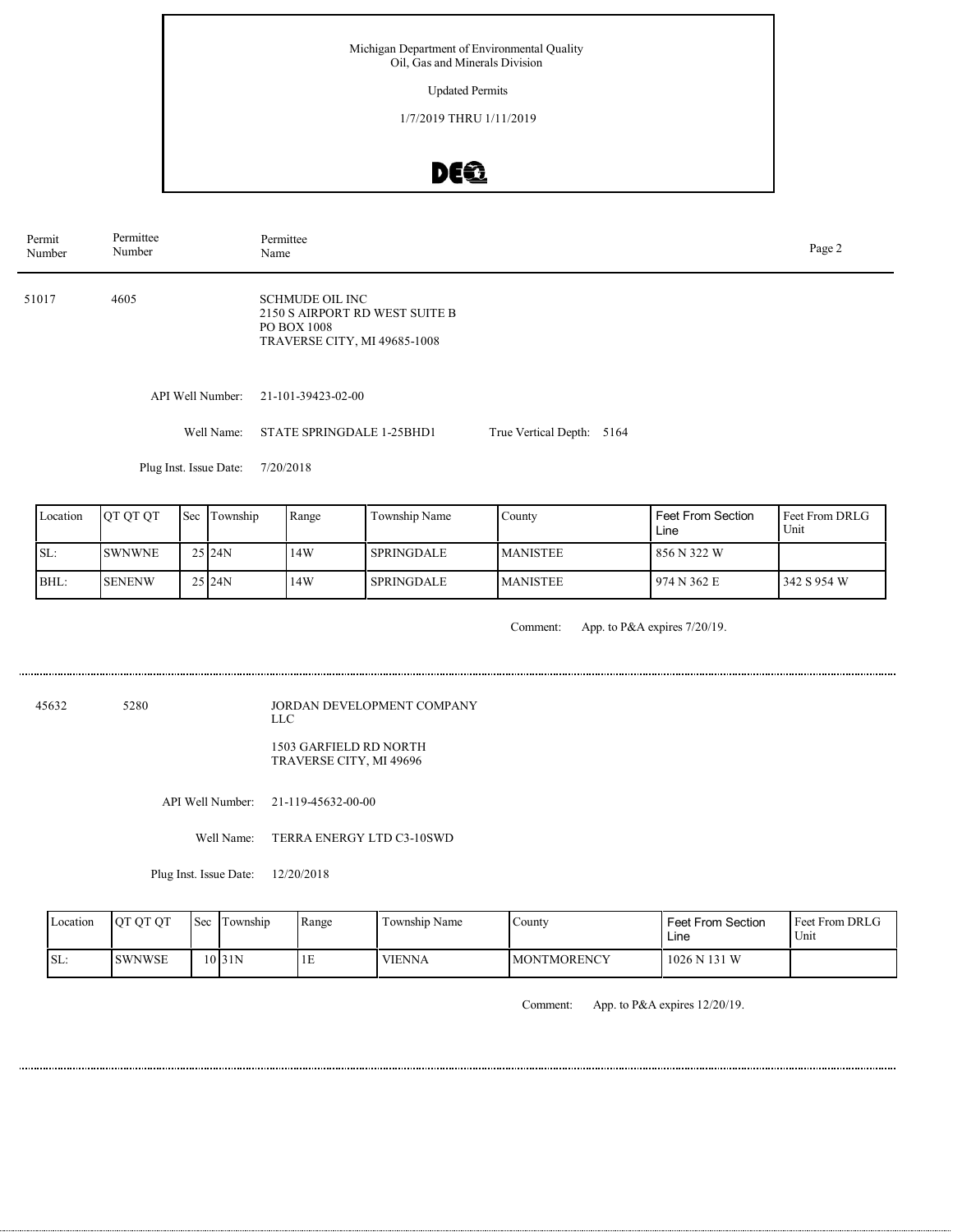Updated Permits

1/7/2019 THRU 1/11/2019

# DEQ

| Permit<br>Number | Permittee<br>Number                                                                                  | Permittee<br>Page 3<br>Name                                                            |                                                        |  |  |  |  |  |
|------------------|------------------------------------------------------------------------------------------------------|----------------------------------------------------------------------------------------|--------------------------------------------------------|--|--|--|--|--|
| 45644            | 5280                                                                                                 | JORDAN DEVELOPMENT COMPANY<br>LLC<br>1503 GARFIELD RD NORTH<br>TRAVERSE CITY, MI 49696 |                                                        |  |  |  |  |  |
|                  | API Well Number:                                                                                     | 21-119-45644-00-00                                                                     |                                                        |  |  |  |  |  |
|                  | Well Name:                                                                                           | <b>STATE VIENNA 6-15</b>                                                               |                                                        |  |  |  |  |  |
|                  | Plug Inst. Issue Date:                                                                               | 12/20/2018                                                                             |                                                        |  |  |  |  |  |
| lar instrumental | $\mathbf{I}_\alpha = \mathbf{I}_\mathbf{m}$ , and $\mathbf{I}_\alpha$<br>$\sim$ $\sim$ $\sim$ $\sim$ | $\mathbf{L}$<br>$m = 11.31$<br>$\sim$ $\sim$<br>$     -$                               | $\mathsf{I}_{\mathbf{E}}$ or $\mathsf{I}_{\mathbf{E}}$ |  |  |  |  |  |

| Location | <b>OT OT OT</b> | l Sec | l'I ownship | Range | Township Name | County              | <b>Feet From Section</b><br>Line | Feet From DRLG<br>Unit |
|----------|-----------------|-------|-------------|-------|---------------|---------------------|----------------------------------|------------------------|
| ISL:     | <b>SESENW</b>   |       | 15 31 N     | ΙE    | VIENNA        | <b>IMONTMORENCY</b> | 344 S 381 E                      | 344 S 381 E            |

Comment: App. to P&A expires 12/20/19.

| 45645 | 5280 | JORDAN DEVELOPMENT COMPANY<br>LL C                |
|-------|------|---------------------------------------------------|
|       |      | 1503 GARFIELD RD NORTH<br>TRAVERSE CITY, MI 49696 |

API Well Number: 21-119-45645-00-00

Well Name: STATE VIENNA 10-15

Plug Inst. Issue Date: 12/20/2018

| Location | <b>OT OT OT</b> | <b>Sec</b> | Township | Range | Township Name | County              | Feet From Section<br>Line | <b>Feet From DRLG</b><br>Unit |
|----------|-----------------|------------|----------|-------|---------------|---------------------|---------------------------|-------------------------------|
| SL:      | <b>SWNWSE</b>   |            | 5131N    | 1E    | <b>VIENNA</b> | <b>IMONTMORENCY</b> | 1166 N 449 W              | 140 S 449 W                   |

Comment: App. to P&A expires 12/20/19.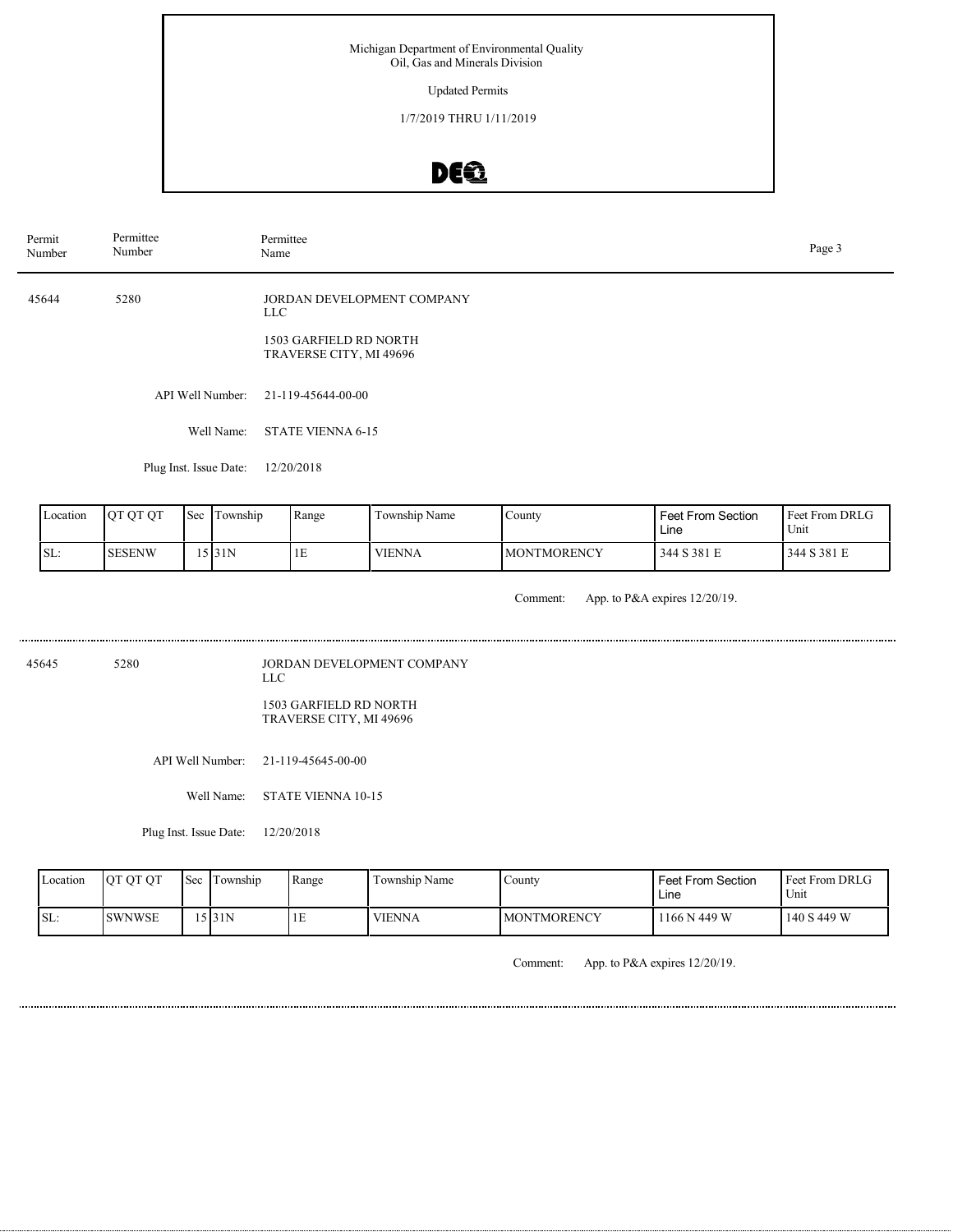#### Updated Permits

1/7/2019 THRU 1/11/2019

# DE®

| Permit<br>Number | Permittee<br>Number    | Permittee<br>Name                                 |  |  |  |  |
|------------------|------------------------|---------------------------------------------------|--|--|--|--|
| 45646            | 5280                   | JORDAN DEVELOPMENT COMPANY<br>LLC                 |  |  |  |  |
|                  |                        | 1503 GARFIELD RD NORTH<br>TRAVERSE CITY, MI 49696 |  |  |  |  |
|                  | API Well Number:       | 21-119-45646-00-00                                |  |  |  |  |
|                  | Well Name:             | STATE VIENNA 11-15                                |  |  |  |  |
|                  | Plug Inst. Issue Date: | 12/20/2018                                        |  |  |  |  |

| Location | <b>OT OT OT</b> | Sec | Township | Range | Township Name | County              | Feet From Section<br>Line | Feet From DRLG<br>Unit |
|----------|-----------------|-----|----------|-------|---------------|---------------------|---------------------------|------------------------|
| SL:      | <b>SENESW</b>   |     | 5 31N    | ΙĿ    | <b>VIENNA</b> | <b>IMONTMORENCY</b> | 712 N 390 E               | 594 S 390 E            |

Comment: App. to P&A expires 12/20/19.

45648 5280

JORDAN DEVELOPMENT COMPANY LLC

1503 GARFIELD RD NORTH TRAVERSE CITY, MI 49696

API Well Number: 21-119-45648-00-00

Well Name: STATE VIENNA 6-9

Plug Inst. Issue Date: 12/20/2018

| Location | <b>OT OT OT</b> | <b>Sec</b> | Township           | Range | $\sim$ $\sim$<br>Township Name | County              | Feet From Section<br>Line | Feet From DRLG<br>Unit |
|----------|-----------------|------------|--------------------|-------|--------------------------------|---------------------|---------------------------|------------------------|
| ISL:     | <b>NESENW</b>   |            | 9 <sub>131</sub> N | 1E    | <b>VIENNA</b>                  | <b>IMONTMORENCY</b> | 869 S 215 E               | 443 N 215 E            |

Comment: App. to P&A expires 12/20/19.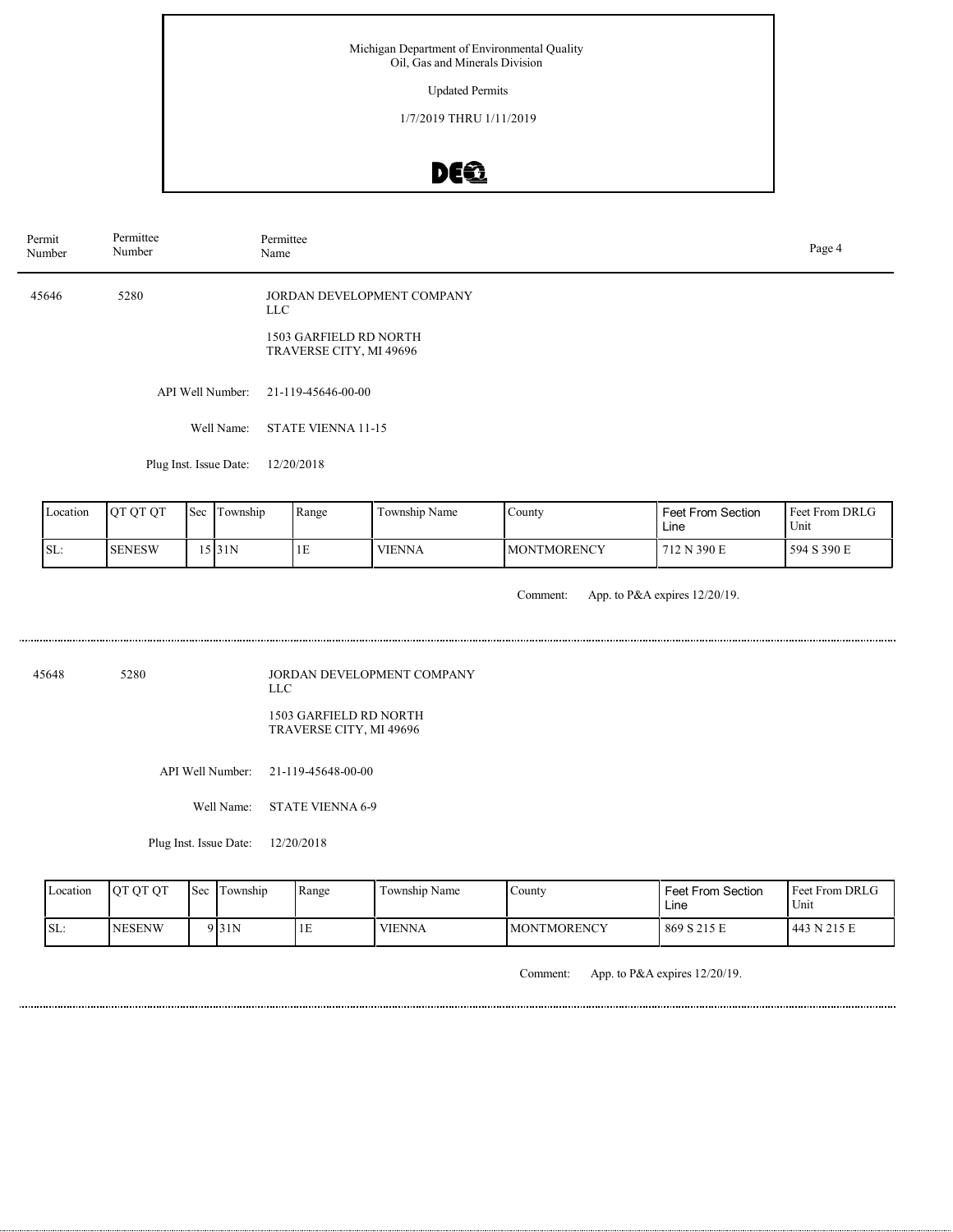Updated Permits

1/7/2019 THRU 1/11/2019

# DEQ

| Permit<br>Number | Permittee<br>Number    | Permittee<br>Name                                                                      | Page 5 |
|------------------|------------------------|----------------------------------------------------------------------------------------|--------|
| 45649            | 5280                   | JORDAN DEVELOPMENT COMPANY<br>LLC<br>1503 GARFIELD RD NORTH<br>TRAVERSE CITY, MI 49696 |        |
|                  | API Well Number:       | 21-119-45649-00-00                                                                     |        |
|                  | Well Name:             | <b>STATE VIENNA 7-9</b>                                                                |        |
|                  | Plug Inst. Issue Date: | 12/20/2018                                                                             |        |
|                  |                        |                                                                                        |        |

|      | Location | <b>OT OT OT</b> | $\text{Sec}$ | l Township | Range | Township Name | County              | Feet From Section<br>Line | <b>Feet From DRLG</b><br>Unit |
|------|----------|-----------------|--------------|------------|-------|---------------|---------------------|---------------------------|-------------------------------|
| ISL: |          | <b>SESWNE</b>   |              | 9 31 N     | ТF    | <b>VIENNA</b> | <b>IMONTMORENCY</b> | 306 S 1152 W              | 1306 S 159 E                  |

Comment: App. to P&A expires 12/20/19.

45651 5280

JORDAN DEVELOPMENT COMPANY LLC

1503 GARFIELD RD NORTH TRAVERSE CITY, MI 49696

API Well Number: 21-119-45651-00-00

Well Name: STATE VIENNA 11-9

Plug Inst. Issue Date: 12/20/2018

| Location | <b>OT OT OT</b> | <b>Sec</b> | Township | Range | $\cdots$<br>Township Name | County              | <b>Feet From Section</b><br>Line | Feet From DRLG<br>Unit |
|----------|-----------------|------------|----------|-------|---------------------------|---------------------|----------------------------------|------------------------|
| SL:      | <b>NWNESW</b>   |            | 9 31 N   | ΙE    | <b>VIENNA</b>             | <b>IMONTMORENCY</b> | 392 N 1170 E                     | 392 N 141 W            |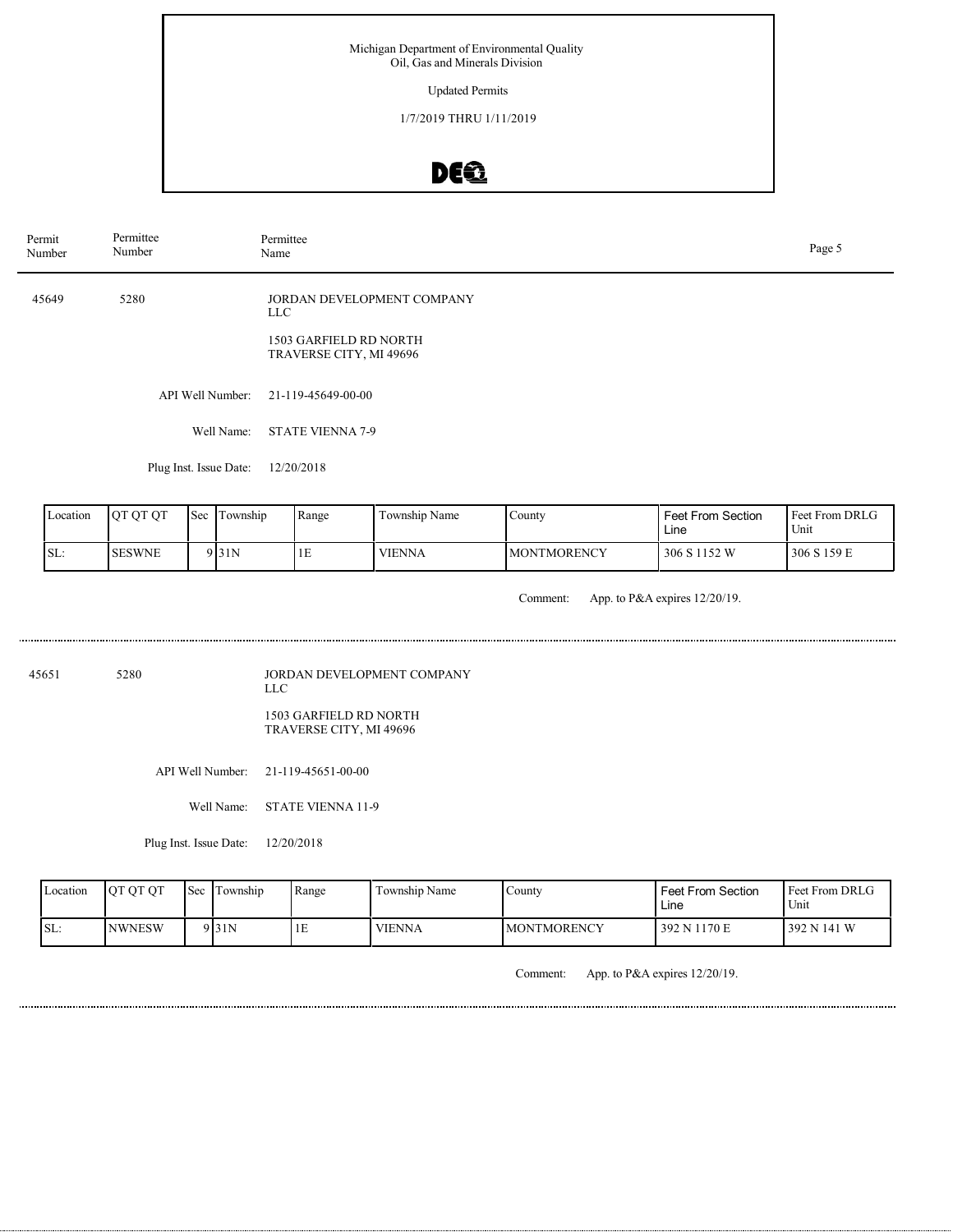#### Updated Permits

1/7/2019 THRU 1/11/2019

# DEQ

| Permit | Number           | Permittee<br>Number    |  | Permittee<br>Name |                                                   |                            |        |                           | Page 6                 |
|--------|------------------|------------------------|--|-------------------|---------------------------------------------------|----------------------------|--------|---------------------------|------------------------|
|        | 45652            | 5280                   |  | LLC               | 1503 GARFIELD RD NORTH<br>TRAVERSE CITY, MI 49696 | JORDAN DEVELOPMENT COMPANY |        |                           |                        |
|        | API Well Number: |                        |  |                   | 21-119-45652-00-00                                |                            |        |                           |                        |
|        |                  |                        |  | Well Name:        | <b>STATE VIENNA 13-9</b>                          |                            |        |                           |                        |
|        |                  | Plug Inst. Issue Date: |  |                   | 12/20/2018                                        |                            |        |                           |                        |
|        | Location         | QT QT QT               |  | Sec Township      | Range                                             | Township Name              | County | Feet From Section<br>Line | Feet From DRLG<br>Unit |

Comment: App. to P&A expires 12/20/19.

**MONTMORENCY** 

517 S 319 W 517 S 319 W

45658 5280

SL: SWSWSW

JORDAN DEVELOPMENT COMPANY LLC

1503 GARFIELD RD NORTH TRAVERSE CITY, MI 49696

 $9 \vert 31N$  1E VIENNA

API Well Number: 21-119-45658-00-00

Well Name: STRABEL 2-15

Plug Inst. Issue Date: 12/20/2018

| Location | <b>OT OT OT</b> | Sec | l Township | Range   | Township Name | Countv             | <b>Feet From Section</b><br>Line | Feet From DRLG<br><sup>1</sup> Unit |
|----------|-----------------|-----|------------|---------|---------------|--------------------|----------------------------------|-------------------------------------|
| SL:      | <b>INWNWNE</b>  |     | 5 3 1 N    | .<br>ΙE | <b>VIENNA</b> | <b>MONTMORENCY</b> | 573 N 519 W                      | 573 N 519 W                         |

Comment: App. to P&A expires 12/20/19.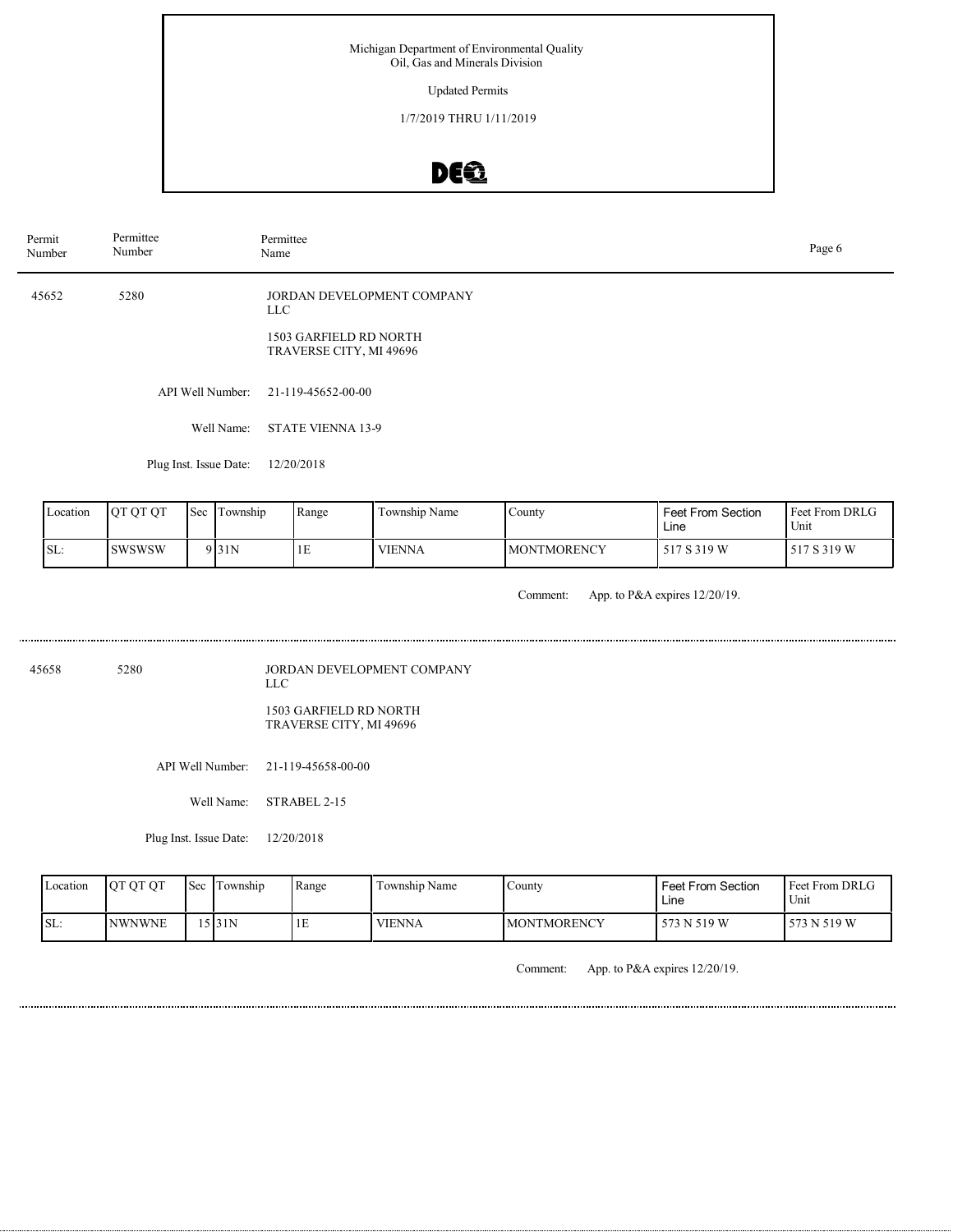Updated Permits

1/7/2019 THRU 1/11/2019

# DEQ

| Permit<br>Number | Permittee<br>Number    | Permittee<br>Name                                                                      | Page 7 |
|------------------|------------------------|----------------------------------------------------------------------------------------|--------|
| 45665            | 5280                   | JORDAN DEVELOPMENT COMPANY<br>LLC<br>1503 GARFIELD RD NORTH<br>TRAVERSE CITY, MI 49696 |        |
|                  | API Well Number:       | 21-119-45665-00-00                                                                     |        |
|                  | Well Name:             | <b>STATE VIENNA 8-8</b>                                                                |        |
|                  | Plug Inst. Issue Date: | 12/20/2018                                                                             |        |
|                  |                        |                                                                                        |        |

| Location | <b>OT OT OT</b> | 'Sec | l Township | Range | Township Name | County             | <b>Feet From Section</b><br>Line | <b>Feet From DRLG</b><br>Unit |
|----------|-----------------|------|------------|-------|---------------|--------------------|----------------------------------|-------------------------------|
| SL:      | <b>SWSENE</b>   |      | 8 I 31 N   | ŦЕ    | <b>VIENNA</b> | <b>MONTMORENCY</b> | 478 S 1128 E                     | 1478 S 186 W                  |

Comment: App. to P&A expires 12/20/19.

45666 5280

JORDAN DEVELOPMENT COMPANY LLC

1503 GARFIELD RD NORTH TRAVERSE CITY, MI 49696

API Well Number: 21-119-45666-00-00

Well Name: STATE VIENNA 11-8

Plug Inst. Issue Date: 12/20/2018

| Location | <b>OT OT OT</b> | <b>Sec</b> | l'Township | Range | Township Name | County              | Feet From Section<br>Line | Feet From DRLG<br>Unit |
|----------|-----------------|------------|------------|-------|---------------|---------------------|---------------------------|------------------------|
| ISL:     | <b>SWNESW</b>   |            | 8 I 31 N   | ΙĿ    | <b>VIENNA</b> | <b>IMONTMORENCY</b> | 763 N 728 E               | 545 S 587 W            |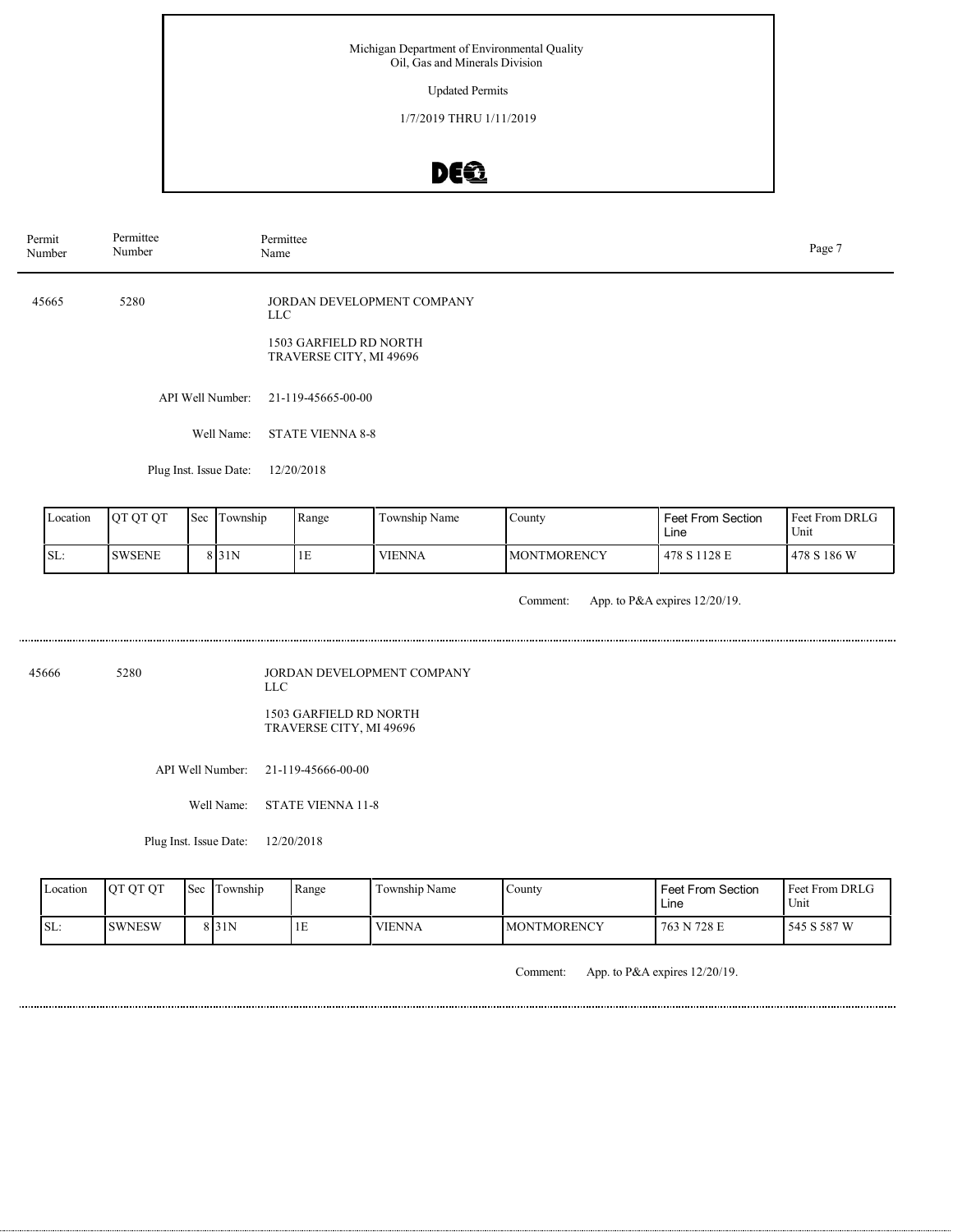Updated Permits

1/7/2019 THRU 1/11/2019

# DEQ

| Permit<br>Number       | Permittee<br>Number |     |                                | Permittee<br>Name                                               |                            |                      |                               | Page 8                 |  |
|------------------------|---------------------|-----|--------------------------------|-----------------------------------------------------------------|----------------------------|----------------------|-------------------------------|------------------------|--|
| 45667                  | 5280                |     |                                | <b>LLC</b><br>1503 GARFIELD RD NORTH<br>TRAVERSE CITY, MI 49696 | JORDAN DEVELOPMENT COMPANY |                      |                               |                        |  |
|                        |                     |     | API Well Number:<br>Well Name: | 21-119-45667-00-00<br><b>STATE VIENNA 12-8</b><br>12/20/2018    |                            |                      |                               |                        |  |
| Plug Inst. Issue Date: |                     |     |                                |                                                                 |                            |                      |                               |                        |  |
| Location               | QT QT QT            | Sec | Township                       | Range                                                           | Township Name              | County               | Feet From Section<br>Line     | Feet From DRLG<br>Unit |  |
| SL:                    | <b>NENWSW</b>       |     | 8 31N                          | 1E                                                              | <b>VIENNA</b>              | <b>MONTMORENCY</b>   | 447 N 812 W                   | 447 N 503 E            |  |
|                        |                     |     |                                |                                                                 |                            | Comment:             | App. to P&A expires 12/20/19. |                        |  |
| 45668                  | 5280                |     |                                | <b>LLC</b>                                                      | JORDAN DEVELOPMENT COMPANY |                      |                               |                        |  |
|                        |                     |     |                                | 1503 GARFIELD RD NORTH<br>TRAVERSE CITY, MI 49696               |                            |                      |                               |                        |  |
|                        | API Well Number:    |     |                                | 21-119-45668-00-00                                              |                            |                      |                               |                        |  |
|                        | Well Name:          |     |                                | <b>STATE VIENNA 15-8</b>                                        |                            | True Vertical Depth: |                               |                        |  |

Plug Inst. Issue Date: 12/20/2018

| Location | <b>OT OT OT</b> | Sec Township     | Range | Township Name | County              | Feet From Section<br>Line | <b>Feet From DRLG</b><br>Unit |
|----------|-----------------|------------------|-------|---------------|---------------------|---------------------------|-------------------------------|
| 'SL:     | <b>NESWSE</b>   | 8 <sub>31N</sub> | 1E    | <b>VIENNA</b> | <b>IMONTMORENCY</b> | 905 S 999 W               | 1405 N 317 E                  |

Comment: App. to P&A expires 12/20/19.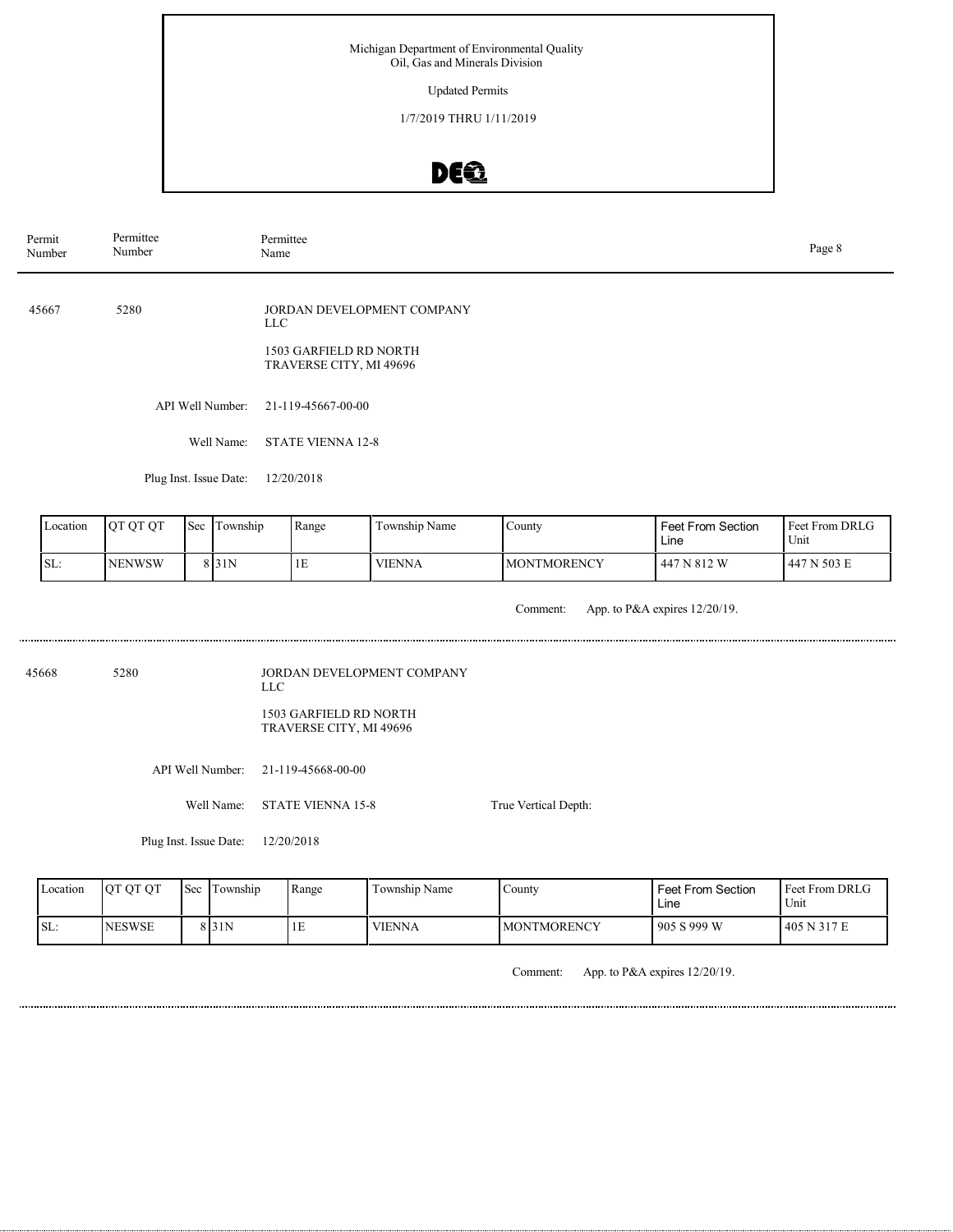Updated Permits

1/7/2019 THRU 1/11/2019

# DE®

| Permit<br>Number                          | Permittee<br>Number                   |     | Name             | Permittee                                         |                            |                    |                           |                        |  |
|-------------------------------------------|---------------------------------------|-----|------------------|---------------------------------------------------|----------------------------|--------------------|---------------------------|------------------------|--|
| 45671                                     | 5280                                  |     | <b>LLC</b>       |                                                   | JORDAN DEVELOPMENT COMPANY |                    |                           |                        |  |
|                                           |                                       |     |                  | 1503 GARFIELD RD NORTH<br>TRAVERSE CITY, MI 49696 |                            |                    |                           |                        |  |
|                                           |                                       |     | API Well Number: | 21-119-45671-00-00                                |                            |                    |                           |                        |  |
|                                           | Well Name:<br><b>STATE VIENNA 5-9</b> |     |                  |                                                   |                            |                    |                           |                        |  |
|                                           |                                       |     |                  | 12/20/2018                                        |                            |                    |                           |                        |  |
| Location                                  | QT QT QT                              | Sec | Township         | Range                                             | Township Name              | County             | Feet From Section<br>Line | Feet From DRLG<br>Unit |  |
| SL:                                       | <b>SWSWNW</b>                         |     |                  | 1E                                                | <b>VIENNA</b>              | <b>MONTMORENCY</b> | 112 S 268 W               | 112 S 268 W            |  |
| App. to P&A expires 12/20/19.<br>Comment: |                                       |     |                  |                                                   |                            |                    |                           |                        |  |
| Plug Inst. Issue Date:<br>9 31N           |                                       |     |                  |                                                   |                            |                    |                           |                        |  |

48293 5280 JORDAN DEVELOPMENT COMPANY LLC

1503 GARFIELD RD NORTH TRAVERSE CITY, MI 49696

API Well Number: 21-119-48293-00-00

Well Name: STATE VIENNA 13-3

Plug Inst. Issue Date: 12/20/2018

True Vertical Depth:

| Location | OT OT<br><b>IOT</b> | <b>Sec</b> | l'I ownship | Range | Township Name | Countv             | <b>Feet From Section</b><br>∟ine | <b>Feet From DRLG</b><br>Unit |
|----------|---------------------|------------|-------------|-------|---------------|--------------------|----------------------------------|-------------------------------|
| ISL:     | <b>SWSWSW</b>       |            | 3 31N       | IЕ    | <b>VIENNA</b> | <b>MONTMORENCY</b> | 69 S 133 W                       | 169 S 133 W                   |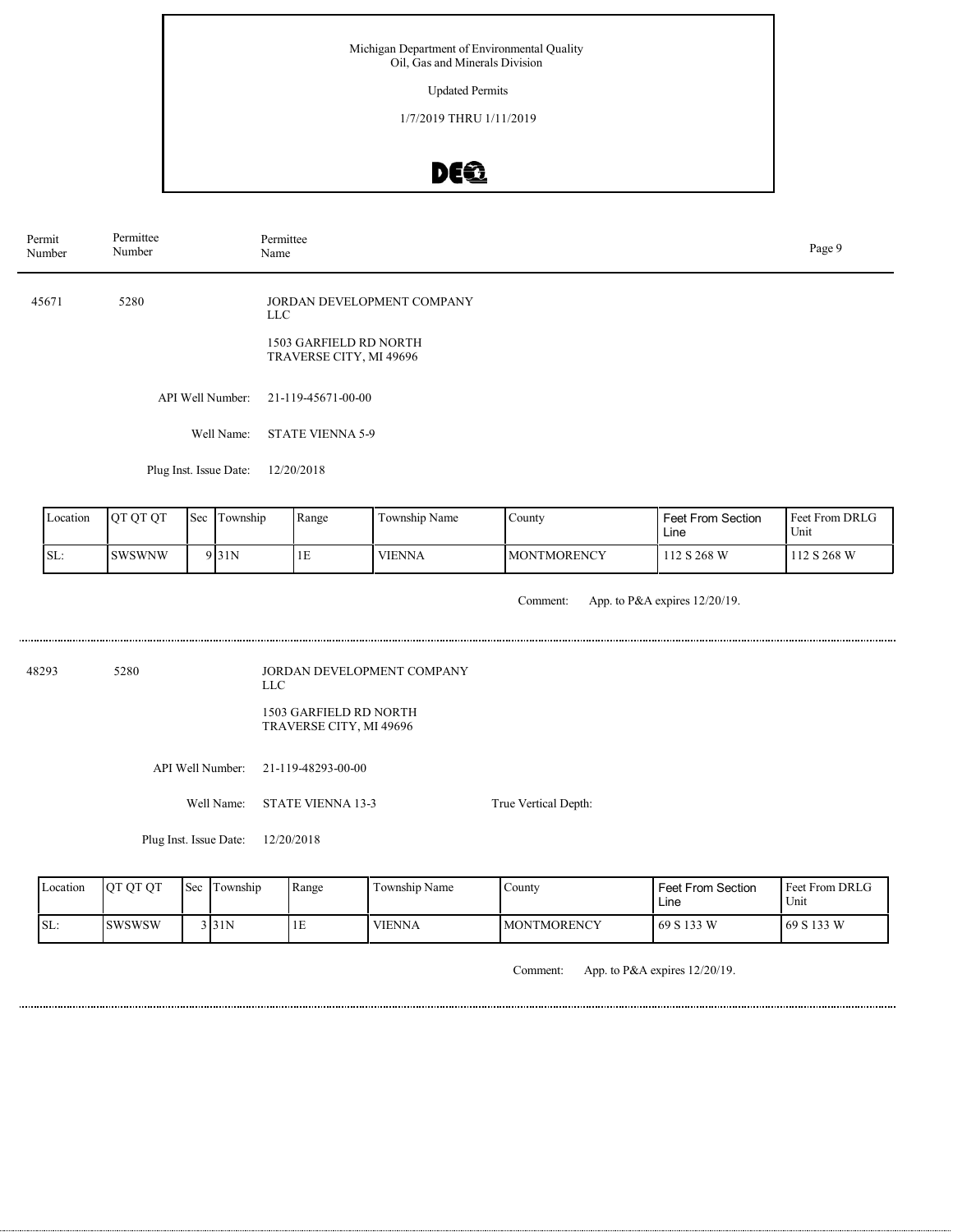Updated Permits

1/7/2019 THRU 1/11/2019

# DEQ

| Permit<br>Number                     | Permittee<br>Number |  | Permittee<br>Name |                                                            |                            |        |                   | Page 10        |
|--------------------------------------|---------------------|--|-------------------|------------------------------------------------------------|----------------------------|--------|-------------------|----------------|
| 48294                                | 5280                |  |                   | LLC .<br>1503 GARFIELD RD NORTH<br>TRAVERSE CITY, MI 49696 | JORDAN DEVELOPMENT COMPANY |        |                   |                |
|                                      |                     |  | API Well Number:  | 21-119-48294-00-00                                         |                            |        |                   |                |
|                                      |                     |  | Well Name:        | <b>STATE VIENNA 16-4</b>                                   |                            |        |                   |                |
| Plug Inst. Issue Date:<br>12/20/2018 |                     |  |                   |                                                            |                            |        |                   |                |
| Location                             | QT QT QT            |  | Sec Township      | Range                                                      | Township Name              | County | Feet From Section | Feet From DRLG |

| Location | <b>OT OT OT</b> | 'Sec | : Township | Range | Township Name | County              | <b>Feet From Section</b><br>Line | Feet From DRLG<br>Unit |
|----------|-----------------|------|------------|-------|---------------|---------------------|----------------------------------|------------------------|
| SL:      | <b>SWSESE</b>   |      | 4131N      | 1E    | <b>VIENNA</b> | <b>IMONTMORENCY</b> | 506 S 676 E                      | 506 S 634 W            |

Comment: App. to P&A expires 12/20/19.

48295 5280

JORDAN DEVELOPMENT COMPANY LLC

1503 GARFIELD RD NORTH TRAVERSE CITY, MI 49696

API Well Number: 21-119-48295-00-00

Well Name: STATE VIENNA 10-5

Plug Inst. Issue Date: 12/20/2018

True Vertical Depth:

| Location | <b>OT OT OT</b> | <b>Sec</b> | Township | Range | Township Name | County              | Feet From Section<br>Line | <b>Feet From DRLG</b><br>Unit |
|----------|-----------------|------------|----------|-------|---------------|---------------------|---------------------------|-------------------------------|
| SL:      | <b>NENWSE</b>   |            | 5 I 31 N | ΙE    | <b>VIENNA</b> | <b>IMONTMORENCY</b> | 390 N 989 W               | 390 N 324 E                   |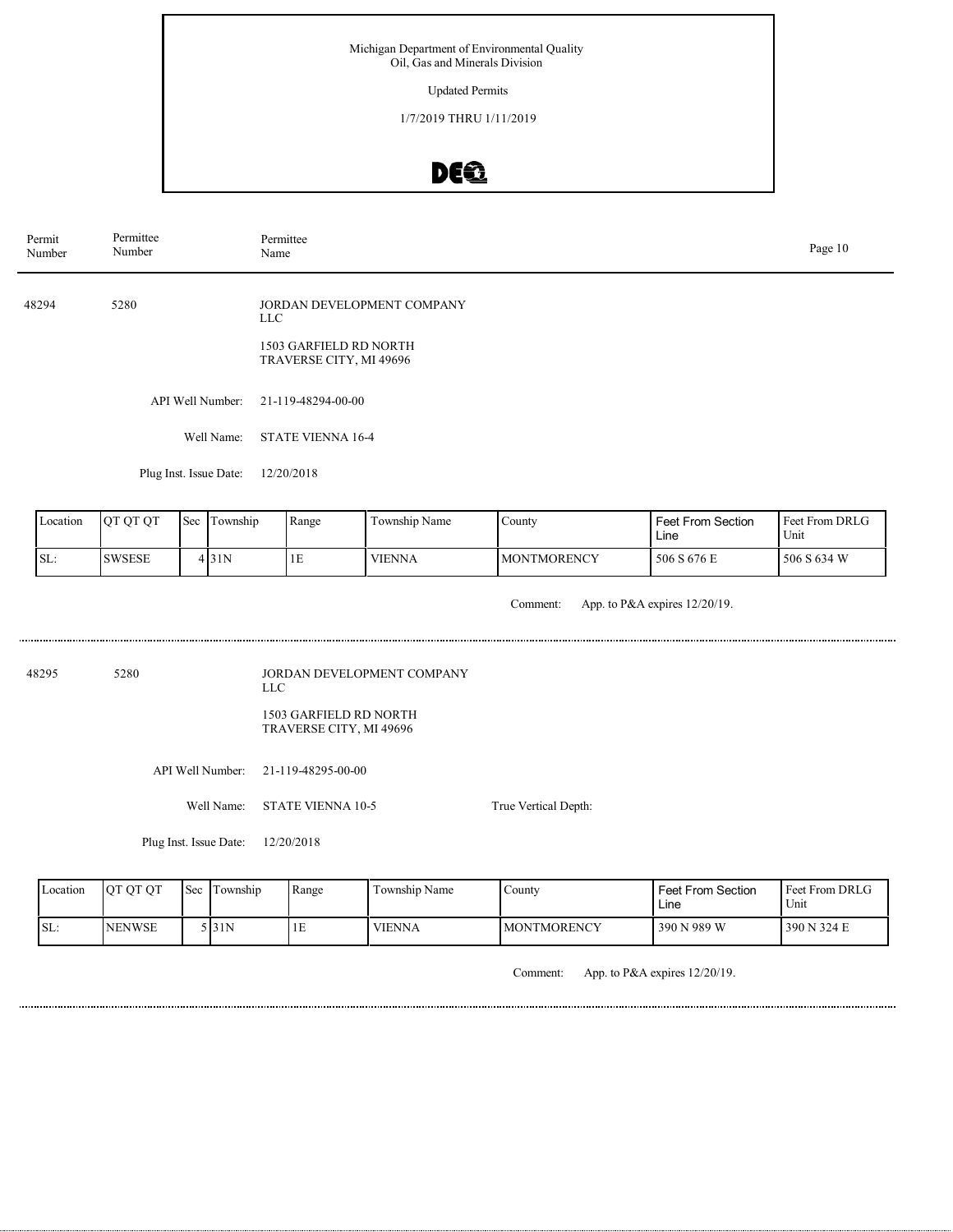Updated Permits

1/7/2019 THRU 1/11/2019

# DEQ

| Permit<br>Number | Permittee<br>Number    | Permittee<br>Name |                                                   |                            |        |                   | Page 11        |
|------------------|------------------------|-------------------|---------------------------------------------------|----------------------------|--------|-------------------|----------------|
| 48296            | 5280                   | LLC .             | 1503 GARFIELD RD NORTH<br>TRAVERSE CITY, MI 49696 | JORDAN DEVELOPMENT COMPANY |        |                   |                |
|                  | API Well Number:       |                   | 21-119-48296-00-00                                |                            |        |                   |                |
|                  | Well Name:             |                   | <b>STATE VIENNA 16-5</b>                          |                            |        |                   |                |
|                  | Plug Inst. Issue Date: |                   | 12/20/2018                                        |                            |        |                   |                |
| Location         | QT QT QT<br>Sec        | Township          | Range                                             | Township Name              | County | Feet From Section | Feet From DRLG |

| TOIT | TVI VI VI      | <b>TOUL LOWISHIN</b> | TRAILEC | TOWIISHID INAHIV | i County           | ווטווים שפטונוסו<br>Lıne | <b>IT CONTROLL DIVE OF</b><br>Unit |
|------|----------------|----------------------|---------|------------------|--------------------|--------------------------|------------------------------------|
|      | <b>INWSESE</b> | 131N                 | ندد     | <b>VIENNA</b>    | <b>MONTMORENCY</b> | 919 S 1191 E             | 390 N 122 W                        |

Comment: App. to P&A expires 12/20/19.

48298 5280 JORDAN DEVELOPMENT COMPANY LLC

 $SL:$ 

1503 GARFIELD RD NORTH TRAVERSE CITY, MI 49696

API Well Number: 21-119-48298-00-00

Well Name: STATE VIENNA 4-10

Plug Inst. Issue Date: 12/20/2018

| Location | <b>OT OT OT</b> | <b>Sec</b> | Township | Range | Township Name | County             | <b>Feet From Section</b><br>Line | <b>Feet From DRLG</b><br>Unit |
|----------|-----------------|------------|----------|-------|---------------|--------------------|----------------------------------|-------------------------------|
| SL:      | <b>SWNWNW</b>   |            | 10 31N   | ΙE    | <b>VIENNA</b> | <b>MONTMORENCY</b> | 1029 N 150 W                     | 285 S 150 W                   |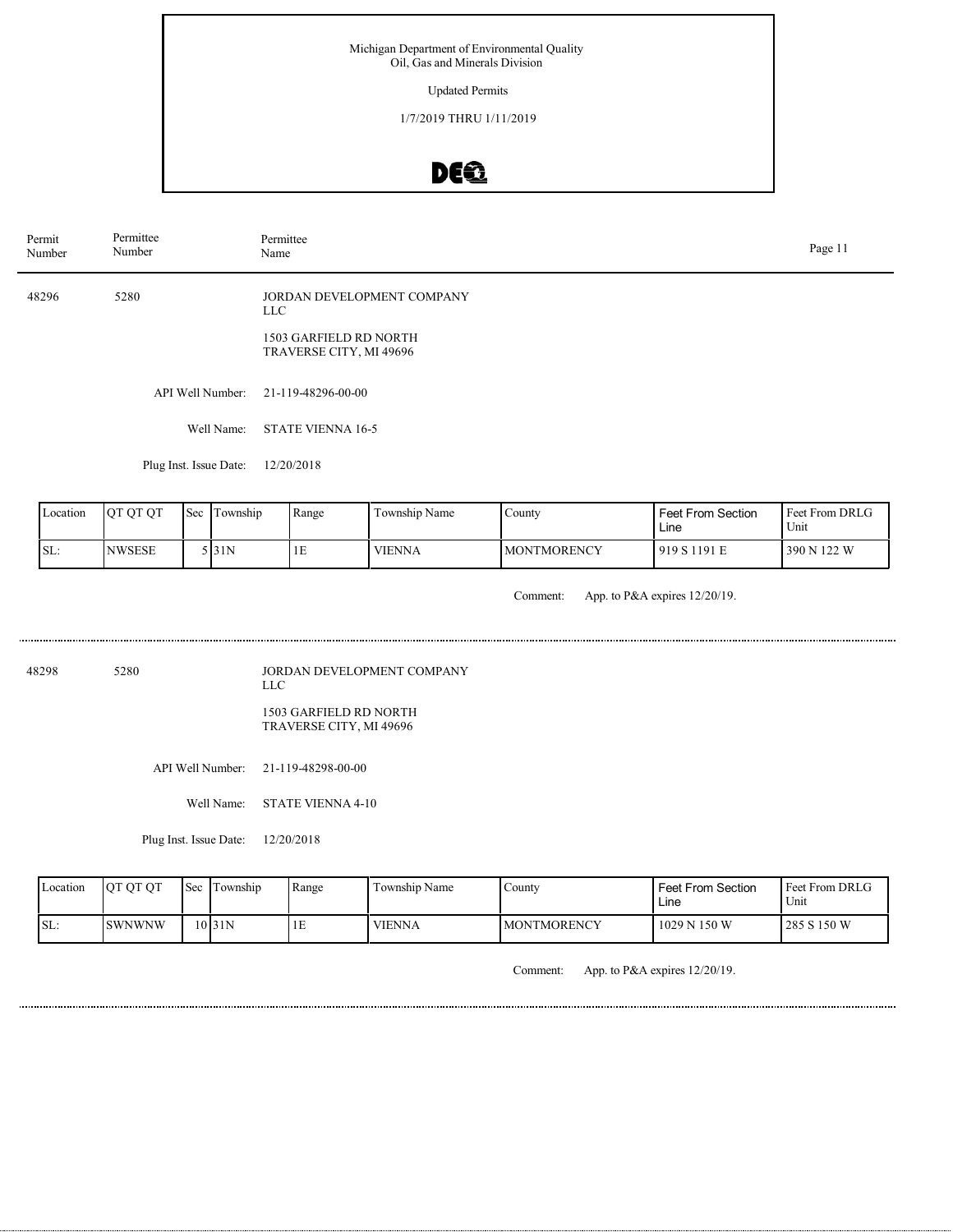### Updated Permits

1/7/2019 THRU 1/11/2019

# DE®

| Permit<br>Number | Permittee<br>Number    | Permittee<br>Name                                                                      | Page 12 |
|------------------|------------------------|----------------------------------------------------------------------------------------|---------|
| 48529            | 5280                   | JORDAN DEVELOPMENT COMPANY<br>LLC<br>1503 GARFIELD RD NORTH<br>TRAVERSE CITY, MI 49696 |         |
|                  | API Well Number:       | 21-119-48529-00-00                                                                     |         |
|                  | Well Name:             | <b>STATE VIENNA 15-15</b>                                                              |         |
|                  | Plug Inst. Issue Date: | 12/20/2018                                                                             |         |

| Location | <b>OT OT OT</b> | 'Sec | l Township | Range | Township Name | County              | Feet From Section<br>Line | <b>Feet From DRLG</b><br>Unit |
|----------|-----------------|------|------------|-------|---------------|---------------------|---------------------------|-------------------------------|
| SL:      | ISESWSE         |      | .5 3 1 N   | 1E    | <b>VIENNA</b> | <b>IMONTMORENCY</b> | 336 S 828 W               | 336 S 486 E                   |

Comment: App. to P&A expires 12/20/19.

. . . . . . .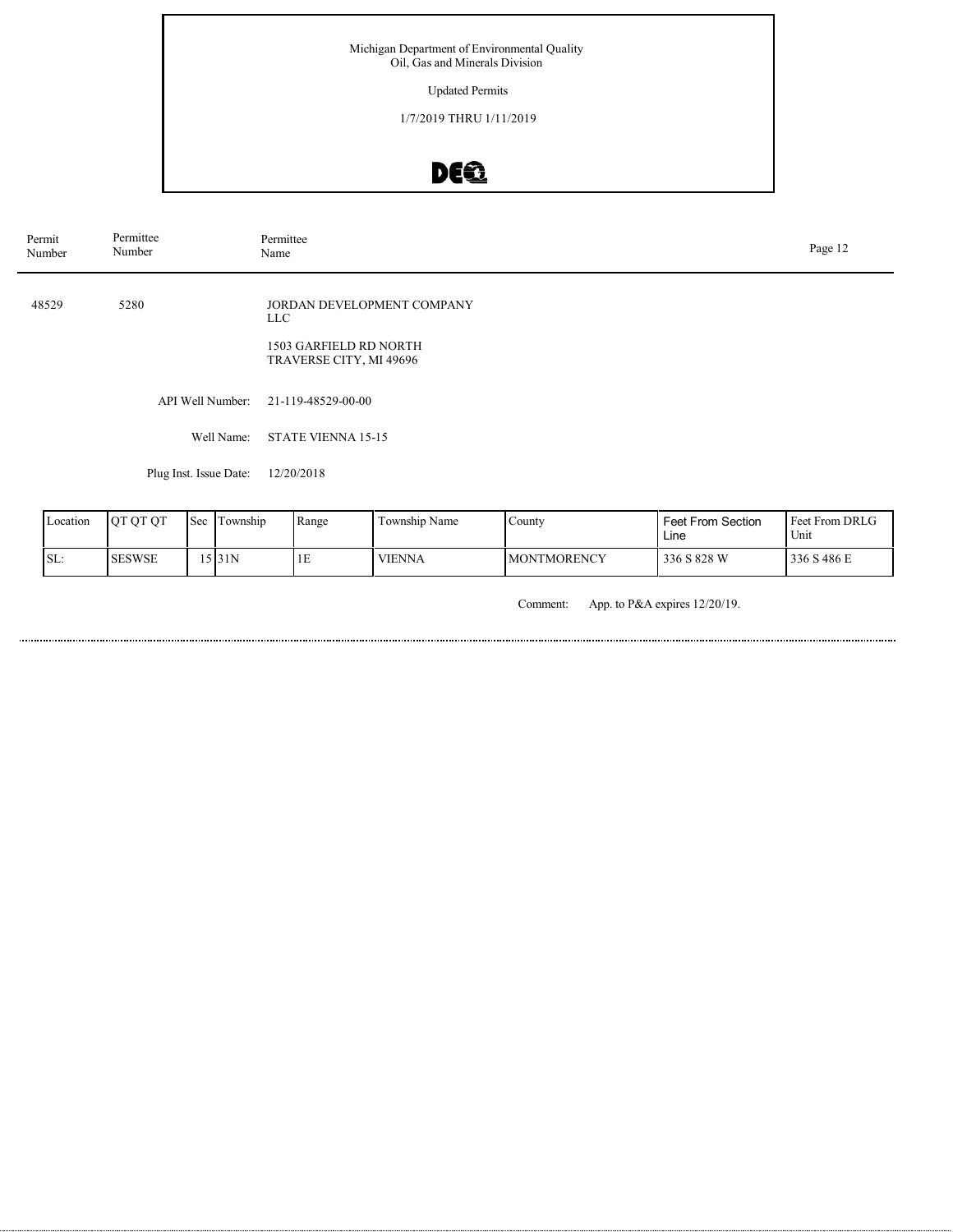Updated Permits

1/7/2019 THRU 1/11/2019

### DE®

Permit Number Permittee Number Permittee Page 13<br>Name Page 13

### **APPLICATIONS TO CHANGE WELL STATUS:**

60925 5320

SAVOY ENERGY LP 920 HASTINGS STREET, SUITE A PO BOX 1560 TRAVERSE CITY, MI 49685-1560

API Well Number: 21-045-60681-01-00

Well Name: VANDERMOLEN 1-34A

Approval Date: 8/30/2018

| Location | OT OT OT       | <b>Sec</b> | Township | Range | Township Name | County        | <b>Feet From Section</b><br>Line | <b>Feet From DRLG</b><br>Unit |
|----------|----------------|------------|----------|-------|---------------|---------------|----------------------------------|-------------------------------|
| SL:      | <b>ISWSESE</b> |            | $34$  1N | 3W    | <b>HAMLIN</b> | <b>LEATON</b> | 331 S 995 E                      |                               |
| BHL:     | <b>SESESE</b>  |            | 3411N    | 3W    | <b>HAMLIN</b> | <b>IEATON</b> | 345 S 547 E                      | 1345 S 547 E                  |

True Vertical Depth: 5099

ACOWS to Perforate and Test Current Formation

Proposed Rework: ACOWS to Perforate and Test Current Formation Comment: ACOWS to perf at 5022'-5042' and acidize, expires 8/30/19.

52261 171

OSOSKI EDWARD D DBA FEDERAL OIL COMPANY 704 E MICHIGAN

MOUNT PLEASANT, MI 48858

API Well Number: 21-165-33377-01-00

Well Name: STATE WEXFORD & NEHEZ 1-5 HD1

Approval Date: 12/21/2018

| Location | <b>OT OT OT</b> | <b>Sec</b> | Township | Range | Township Name  | County          | <b>Feet From Section</b><br>Line | <b>I Feet From DRLG</b><br>Unit |
|----------|-----------------|------------|----------|-------|----------------|-----------------|----------------------------------|---------------------------------|
| SL:      | <b>NENWSW</b>   |            | 5 24N    | 12W   | <b>WEXFORD</b> | <b>IWEXFORD</b> | 2102 S 819 W                     |                                 |
| BHL:     | <b>NESESE</b>   |            | 6 24 N   | 12W   | <b>WEXFORD</b> | <b>WEXFORD</b>  | 1053 S 518 E                     | 1053 S 746 W                    |

ACOWS to Continue Drilling - HDH

Proposed Rework: ACOWS to drill sidetrack HD2 off from existing HD, expires 12/21/19.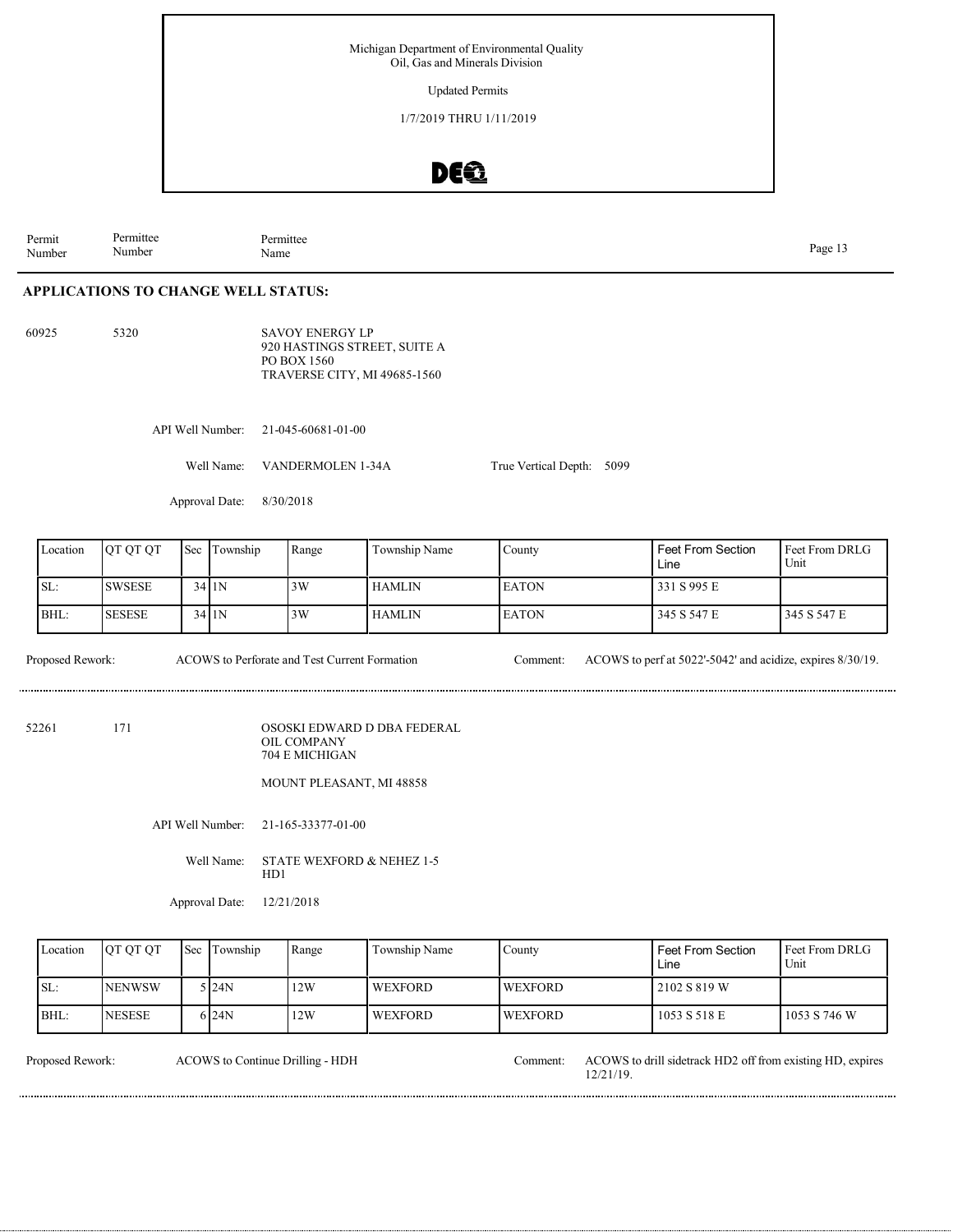Updated Permits

1/7/2019 THRU 1/11/2019

### DE®

Permit Number Permittee Number Permittee Name Page 14

### **RECORD OF CHANGE OF WELL STATUS:**

60925 5320

SAVOY ENERGY LP 920 HASTINGS STREET, SUITE A PO BOX 1560 TRAVERSE CITY, MI 49685-1560

API Well Number: 21-045-60681-01-00

Well Name: VANDERMOLEN 1-34A

Change Date: 10/2/2018

| Location | OT OT OT      | Sec | Township | Range | Township Name | County        | <b>Feet From Section</b><br>Line | <b>Feet From DRLG</b><br>Unit |
|----------|---------------|-----|----------|-------|---------------|---------------|----------------------------------|-------------------------------|
| SL:      | <b>SWSESE</b> |     | 34 I 1 N | 3W    | <b>HAMLIN</b> | <b>LEATON</b> | 331 S 995 E                      |                               |
| BHL:     | <b>SESESE</b> |     | 34 I 1 N | 3W    | <b>HAMLIN</b> | <b>IEATON</b> | 345 S 547 E                      | 345 S 547 E                   |

True Vertical Depth: 5099

Reworked to Perforate & Test Current Formation

Proposed Rework: Reworked to Perforate & Test Current Formation Comment: RCOWS for perfs added @ 5022'-5042' and acid stimulation.

33112 7772

LAMBDA ENERGY RESOURCES LLC 12012 Wickchester Suite 300 Houston, TX 77055 USA

API Well Number: 21-079-33112-02-00

Well Name: STATE KALKASKA "F" 2-24 HD-1 True Vertical Depth: 6698

Change Date: 12/17/2018

| Location | <b>OT OT OT</b> | <b>Sec</b> | Township | Range | Township Name | County          | <b>Feet From Section</b><br>Line | l Feet From DRLG<br>Unit |
|----------|-----------------|------------|----------|-------|---------------|-----------------|----------------------------------|--------------------------|
| SL:      | <b>ISENWNW</b>  |            | 24127N   | 8W    | KALKASKA      | <b>KALKASKA</b> | 704 N 707 W                      |                          |
| BHL:     | <b>NENWNW</b>   |            | 24127N   | 8W    | KALKASKA      | <b>KALKASKA</b> | 660 N 925 W                      |                          |

Reworked to Perforate & Test Current Formation

Proposed Rework: Reworked to Perforate & Test Current Formation Comment: RCOWS for perfs added at 6495'-6500' and acid stimulation.